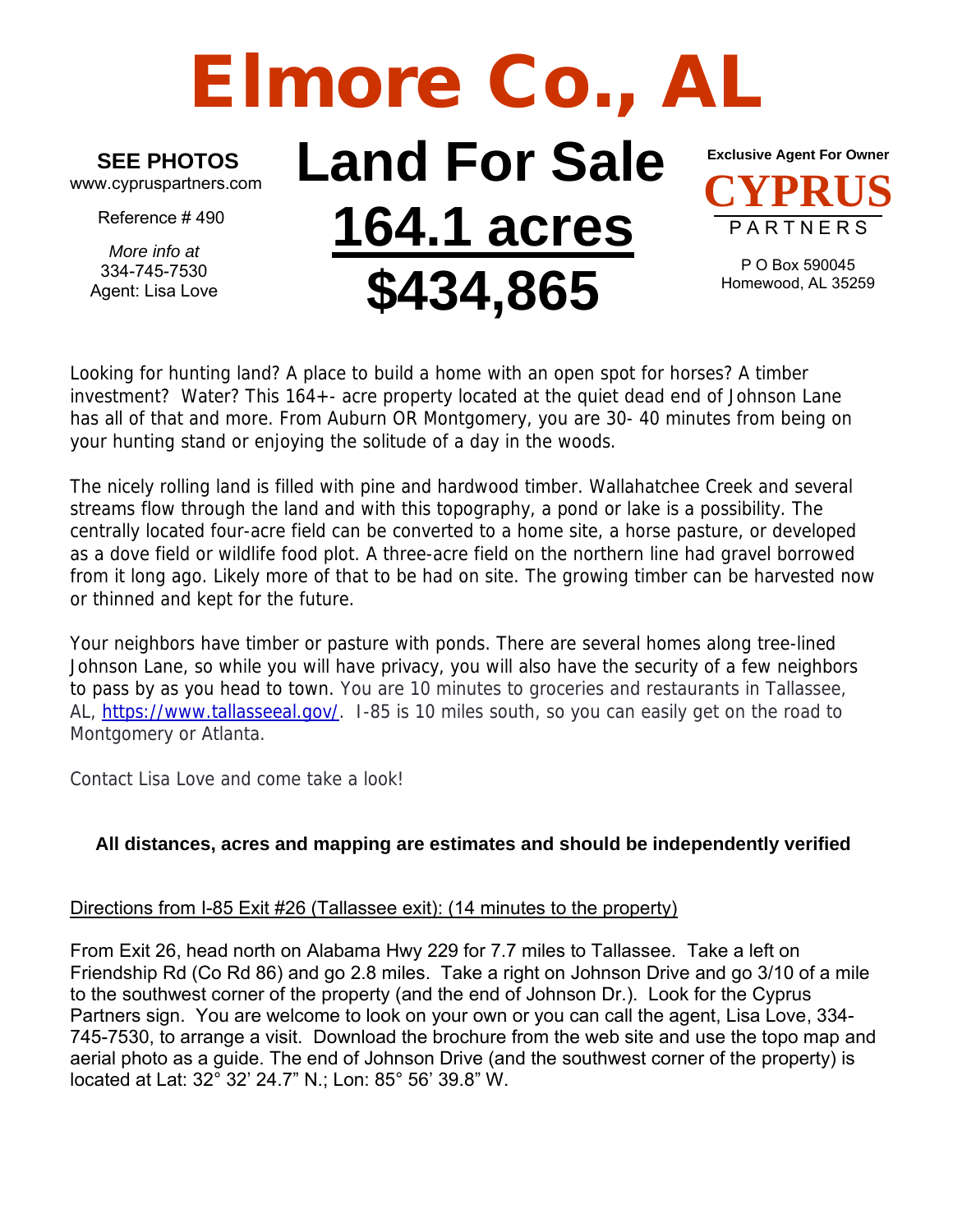Location Map



NOTICE: Investment in land carries risk. Prospective buyers should understand and independently verify the risk factors before buying this property. All information furnished by Cyprus Partners about this property has been obtained from sources believed to be reliable. However, neither Cyprus Partners nor the property owner makes any representation or warranty as to completeness or accuracy. This property is subject to prior sale, price change and withdrawal from the market without notice. No representation or warranty is made, express or implied, as to the condition of the property, boundaries, fitness for any particular use, fair market value, access, acres, zoning, or condition of title.